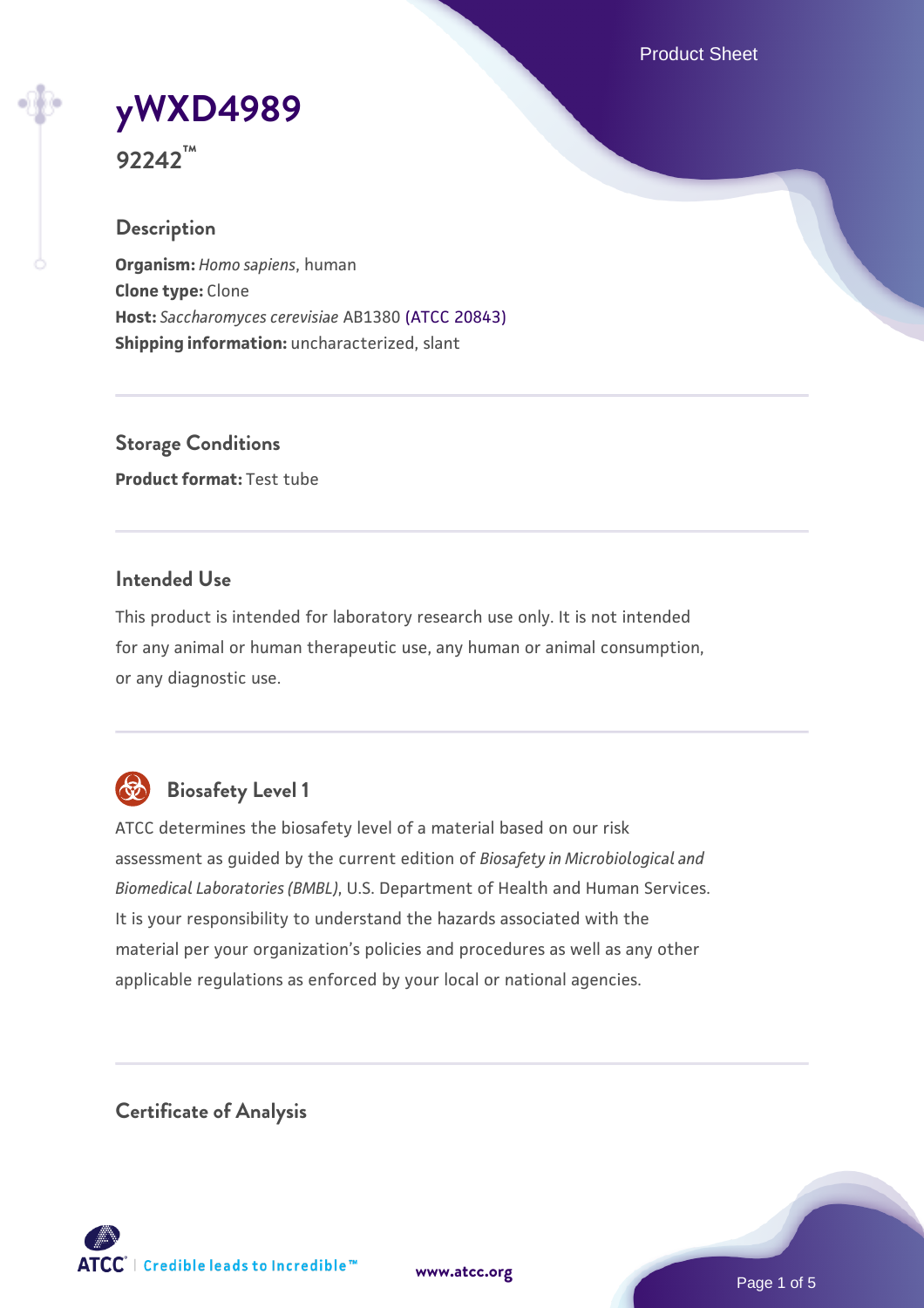# **[yWXD4989](https://www.atcc.org/products/92242)** Product Sheet **92242**

For batch-specific test results, refer to the applicable certificate of analysis that can be found at www.atcc.org.

# **Insert Information**

**Type of DNA:** genomic **Genome:** Homo sapiens **Chromosome:** X X pter-q27.3 **Gene name:** DNA Segment, single copy **Gene product:** DNA Segment, single copy [DXS3953] **Gene symbol:** DXS3953 **Contains complete coding sequence:** Unknown **Insert end:** EcoRI

# **Vector Information**

**Construct size (kb):** 225.0 **Intact vector size:** 11.454 **Vector name:** pYAC4 **Type of vector:** YAC **Host range:** *Saccharomyces cerevisiae*; *Escherichia coli* **Vector information:** other: telomere, 3548-4235 other: telomere, 6012-6699 Cross references: DNA Seq. Acc.: U01086 **Cloning sites:** EcoRI **Markers:** SUP4; HIS3; ampR; URA3; TRP1 **Replicon:** pMB1, 7186-7186; ARS1, 9632-10376

# **Growth Conditions**

**Medium:** 



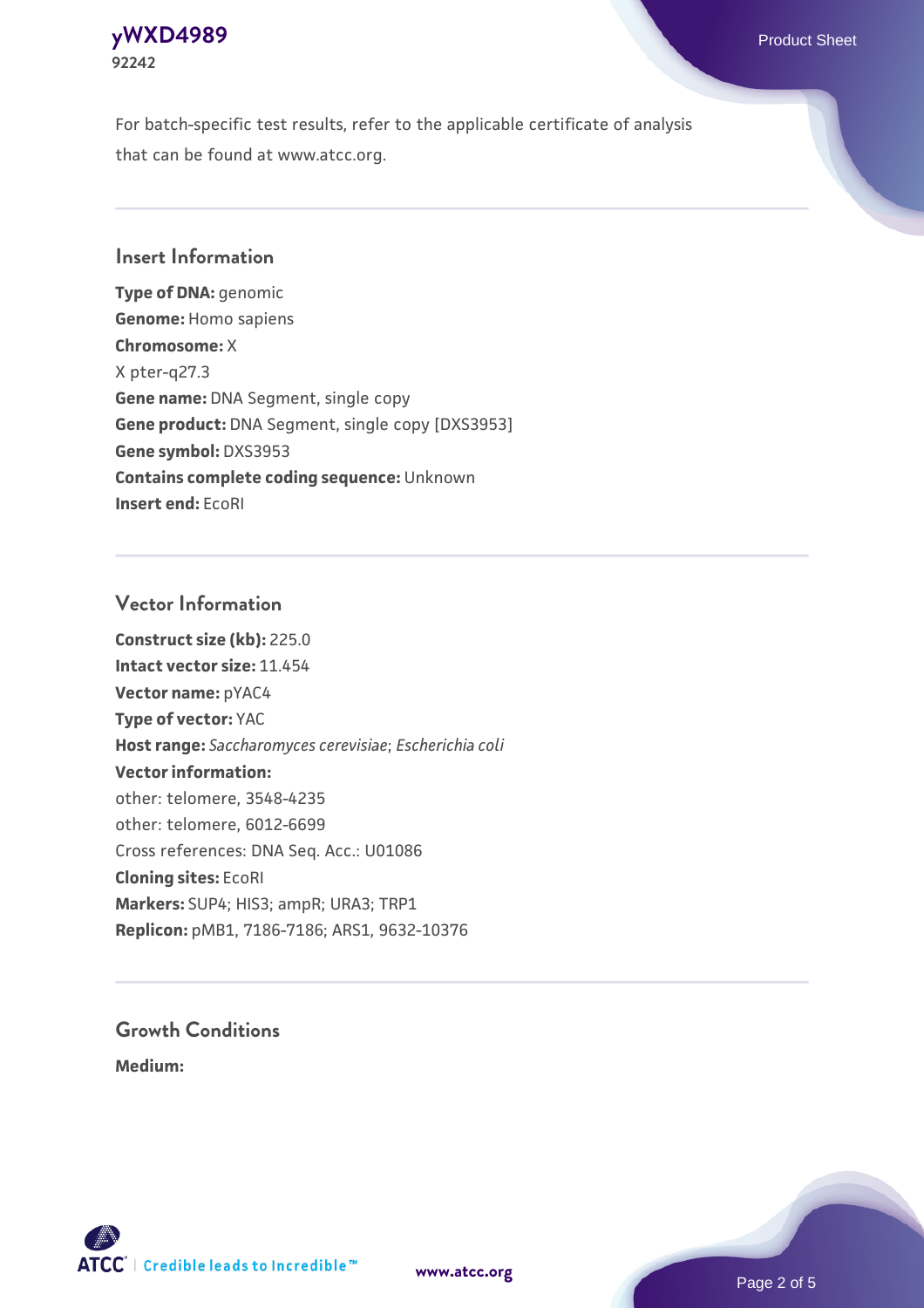#### **[yWXD4989](https://www.atcc.org/products/92242)** Product Sheet **92242**

[ATCC Medium 1245: YEPD](https://www.atcc.org/-/media/product-assets/documents/microbial-media-formulations/1/2/4/5/atcc-medium-1245.pdf?rev=705ca55d1b6f490a808a965d5c072196) **Temperature:** 30°C

#### **Notes**

More information may be available from ATCC (http://www.atcc.org or 703- 365-2620).

# **Material Citation**

If use of this material results in a scientific publication, please cite the material in the following manner: yWXD4989 (ATCC 92242)

# **References**

References and other information relating to this material are available at www.atcc.org.

# **Warranty**

The product is provided 'AS IS' and the viability of ATCC® products is warranted for 30 days from the date of shipment, provided that the customer has stored and handled the product according to the information included on the product information sheet, website, and Certificate of Analysis. For living cultures, ATCC lists the media formulation and reagents that have been found to be effective for the product. While other unspecified media and reagents may also produce satisfactory results, a change in the ATCC and/or depositor-recommended protocols may affect the recovery, growth, and/or function of the product. If an alternative medium formulation or reagent is used, the ATCC warranty for viability is no longer



**[www.atcc.org](http://www.atcc.org)**

Page 3 of 5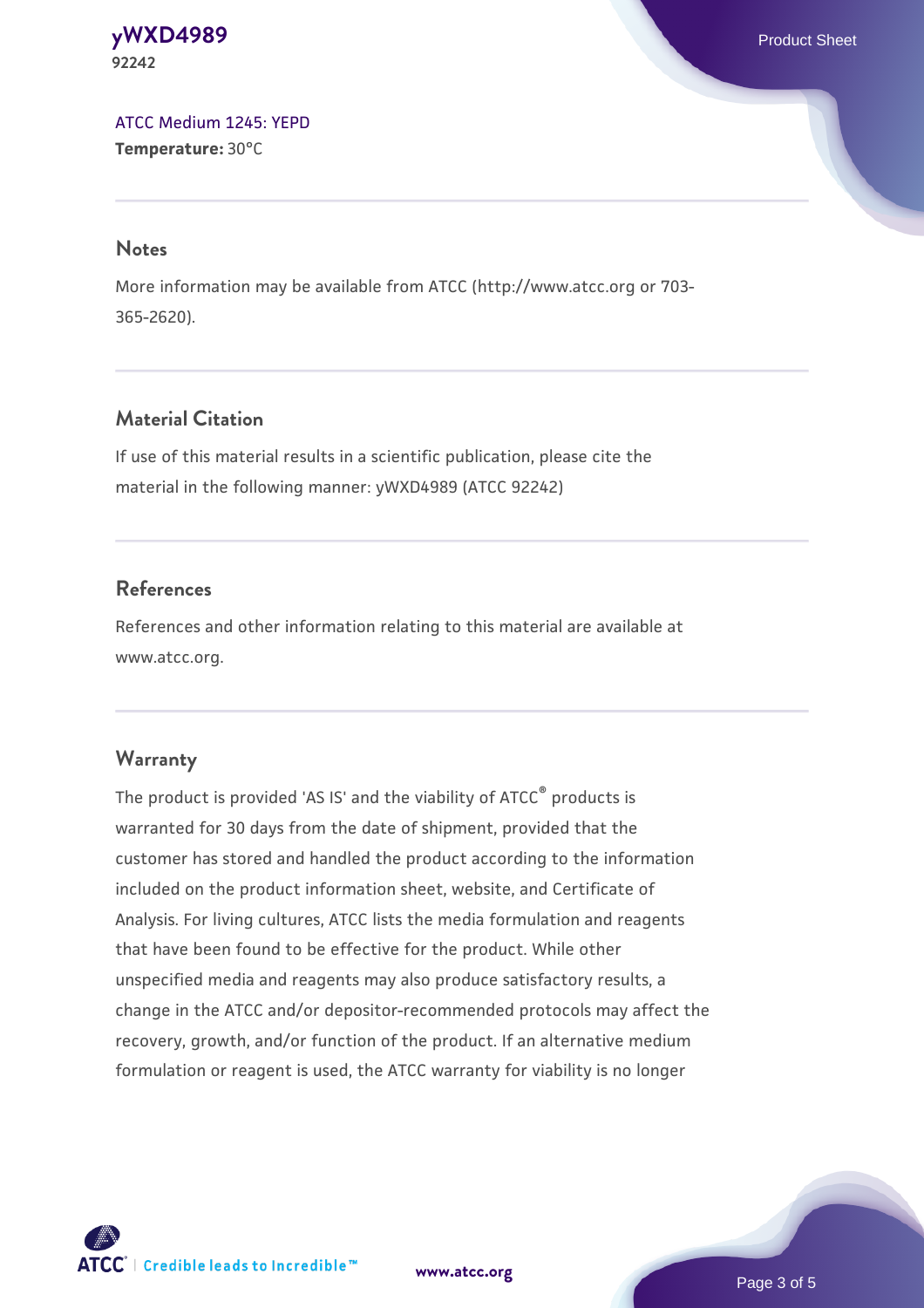**92242**

**[yWXD4989](https://www.atcc.org/products/92242)** Product Sheet

valid. Except as expressly set forth herein, no other warranties of any kind are provided, express or implied, including, but not limited to, any implied warranties of merchantability, fitness for a particular purpose, manufacture according to cGMP standards, typicality, safety, accuracy, and/or noninfringement.

#### **Disclaimers**

This product is intended for laboratory research use only. It is not intended for any animal or human therapeutic use, any human or animal consumption, or any diagnostic use. Any proposed commercial use is prohibited without a license from ATCC.

While ATCC uses reasonable efforts to include accurate and up-to-date information on this product sheet, ATCC makes no warranties or representations as to its accuracy. Citations from scientific literature and patents are provided for informational purposes only. ATCC does not warrant that such information has been confirmed to be accurate or complete and the customer bears the sole responsibility of confirming the accuracy and completeness of any such information.

This product is sent on the condition that the customer is responsible for and assumes all risk and responsibility in connection with the receipt, handling, storage, disposal, and use of the ATCC product including without limitation taking all appropriate safety and handling precautions to minimize health or environmental risk. As a condition of receiving the material, the customer agrees that any activity undertaken with the ATCC product and any progeny or modifications will be conducted in compliance with all applicable laws, regulations, and guidelines. This product is provided 'AS IS' with no representations or warranties whatsoever except as expressly set forth herein and in no event shall ATCC, its parents, subsidiaries, directors, officers, agents, employees, assigns, successors, and affiliates be liable for indirect, special, incidental, or consequential damages of any kind in connection with or arising out of the customer's use of the product. While reasonable effort is made to ensure authenticity and reliability of materials on deposit, ATCC is not liable for damages arising from the misidentification or



**[www.atcc.org](http://www.atcc.org)**

Page 4 of 5